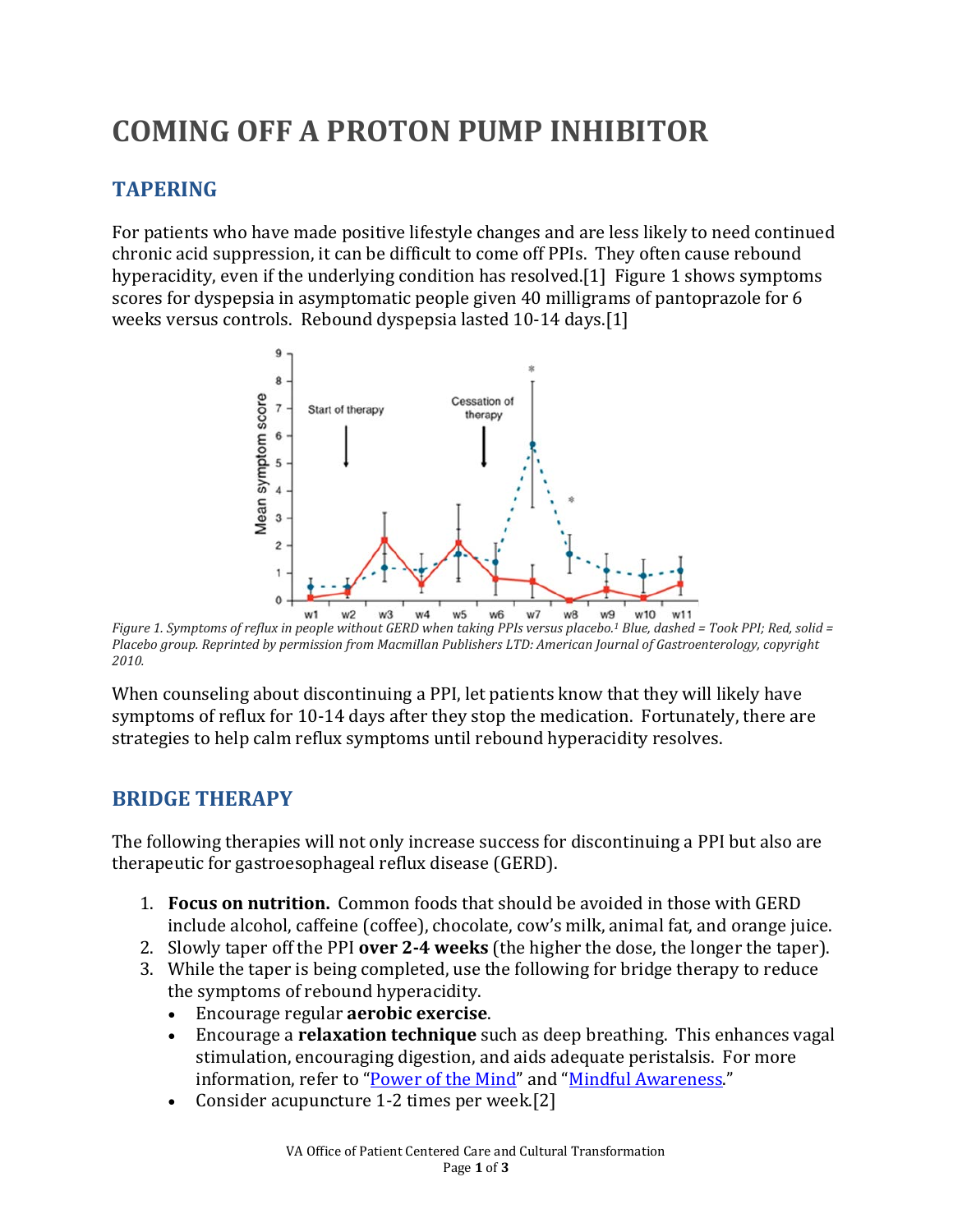- Add one or more of the following dietary supplements:
	- <sup>o</sup> **Deglycyrrhizinated licorice** (DGL), 2-4 380 tbstablets before meals or sucralfate (Carafate) 1 gram before meals.
	- <sup>o</sup> **Slippery elm**, 1-2 tablespoon of powdered root in water or 400-500 milligrams capsules or 5 ml of a tincture three to four times daily.
	- <sup>o</sup> A combination botanical product, **Iberogast** 1 ml three times daily.[\[3\]](#page-1-2)
- 4. If the patient is successful with stopping the PPI, slowly taper off the above (except for positive nutritional changes, exercise, and stress management). If symptoms return, start again with one of the above or an H2 blocker (e.g., Ranitidine, 150 milligrams twice daily). If symptoms are still difficult to control, consider adding the PPI back at the lowest effective dose.

*Note: PPIs shut off all three acid pumps and H2 blockers are partial inhibitors of acid secretion. So if long-term treatment is needed, H2 blockers allow better absorption of nutrients than PPIs.*

5. Ideally it would be beneficial to avoid long-term acid suppression if possible since this can be associated with malabsorption of vitamin B12[\[4\]](#page-1-3) and iron,[\[5\]](#page-2-0) increased risk of community-acquired pneumonia, [\[6\]](#page-2-1) hip<sup>[\[7](#page-2-2)</sup>[,8\]](#page-2-3) and spine<sup>[9</sup>,[10\]](#page-2-5) fractures, and *C.* diff diarrhea.<sup>[\[5,](#page-2-0)[11\]](#page-2-6)</sup> For more details, refer to "**Gastroesophageal Reflux Disease** [\(GERD\)"](https://wholehealth.wisc.edu/tools/gastroesophageal-reflux-disease-gerd/).

## **AUTHOR**

"Coming Off a Proton Pump Inhibitor" was written by [David Rakel,](https://fcm.unm.edu/administration/people/profiles/david_rakel.html) MD (2014). Sections were adapted from ["Gastroesophageal Reflux Disease"](https://www.fammed.wisc.edu/files/webfm-uploads/documents/outreach/im/module_gerd_clinician.pdf) b[y David Kiefer,](https://wholehealth.wisc.edu/staff/kiefer-david/) MD, [David Rakel,](https://fcm.unm.edu/administration/people/profiles/david_rakel.html) MD, an[d Rian Podein,](https://www.saukprairiehealthcare.org/Provider-Detail/provider/Rian-Podein) MD.

*This Whole Health tool was made possible through a collaborative effort between the University of Wisconsin Integrative Health Program, VA Office of Patient Centered Care and Cultural Transformation, and Pacific Institute for Research and Evaluation.*

### **REFERENCES**

- <span id="page-1-0"></span>1. Niklasson A, Lindstrom L, Simren M, Lindberg G, Bjornsson E. Dyspeptic Symptom Development After Discontinuation of a Proton Pump Inhibitor: A Double-Blind Placebo-Controlled Trial. *Am J Gastroenterol.* 2010.
- <span id="page-1-1"></span>2. Dickman R, Schiff E, Holland A, et al. Clinical trial: acupuncture vs. doubling the proton pump inhibitor dose in refractory heartburn. *Aliment Pharmacol Ther.*  2007;26(10):1333-1344.
- <span id="page-1-2"></span>3. Melzer J, Rosch W, Reichling J, Brignoli R, Saller R. Meta-analysis: phytotherapy of functional dyspepsia with the herbal drug preparation STW 5 (Iberogast). *Aliment Pharmacol Ther.* 2004;20(11-12):1279-1287.
- <span id="page-1-3"></span>4. Lam JR, Schneider JL, Zhao W, Corley DA. Proton pump inhibitor and histamine 2 receptor antagonist use and vitamin B12 deficiency. *Nat Med.* 2013;310(22):2435- 2442.